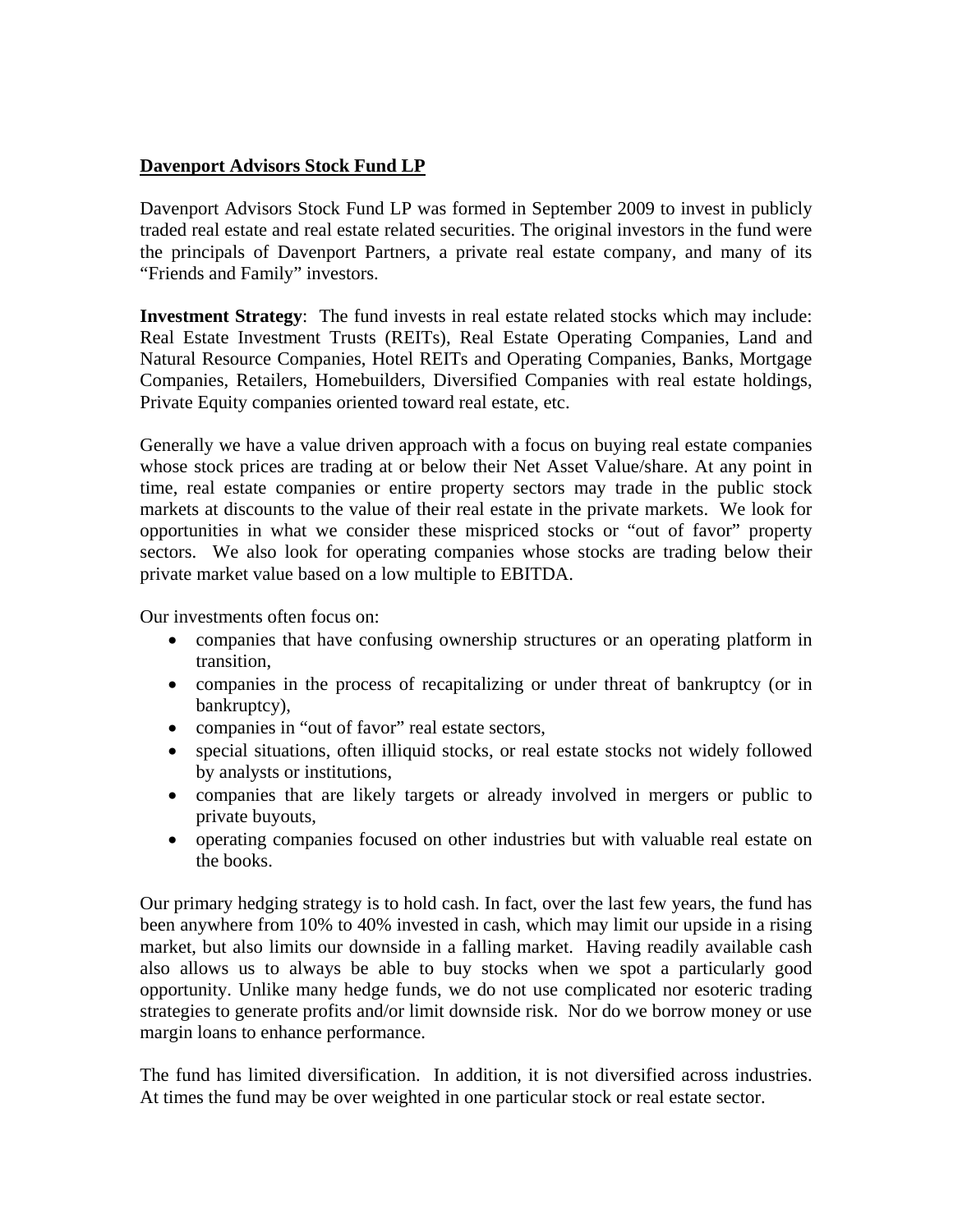**Ownership Structure:** Davenport Advisors Stock Fund LP is a limited partnership comprised of the General Partner (Davenport Advisors 14 LLC) and the Limited Partners (which include Davenport Principals and Co-Investors). The General Partner currently owns about 10% of the fund.

**Manager**: The fund is managed by the General Partner, Davenport Advisors 14 LLC. The Managing Member (the "Fund Manager") is John Davenport. He is a Registered Investment Advisor.

John began his career in real estate in 1983 when he joined the Trammell Crow Company. In 1993, he helped form Spieker Properties (NYSE: SPK), a public REIT. In 1995, he established the Southern California Region for Spieker Properties and over the next six years, as President of the Region, he oversaw the growth of the region through acquisitions and development to over 11 million square feet in more than 60 projects, then valued at approximately \$1.9 billion. Spieker Properties merged with Equity Office Properties (NYSE: EOP) in July 2001 in a transaction valued at over \$7.2 billion.

John has been investing in stocks for his own account for over thirty-five years. After the merger in 2001, he has focused more of his time on stock investing with a particular interest in real estate related stocks.

He received his B.S. in Mechanical Engineering from U.C. Berkeley in 1979 and an M.B.A. from Harvard Business School in 1983.

John Davenport is invested in the fund both as a General Partner and a Limited Partner.

**Initial and Follow-On Minimum Investment**: Minimum of \$10,000 initial investment. No minimum for additional investments. We accept initial or follow-on investments at the beginning of each quarter.

**Distributions:** The fund, at its discretion, has paid annual distributions representing a share of the dividends it collects.

**Withdrawals:** A Limited Partner may withdraw up to 100% of their capital account balance in the Partnership annually at the end of the fiscal year with 120 day advance written notice.

**Tax Returns:** Short and long term trading gains or losses and dividend income will flow through to each investor on an annual basis via a K-1. Investors receive a quarterly statement of fund activity and performance.

**Banking/Brokerage:** All cash and investments are held in Wells Fargo Bank or Charles Schwab. All trades are handled through Charles Schwab.